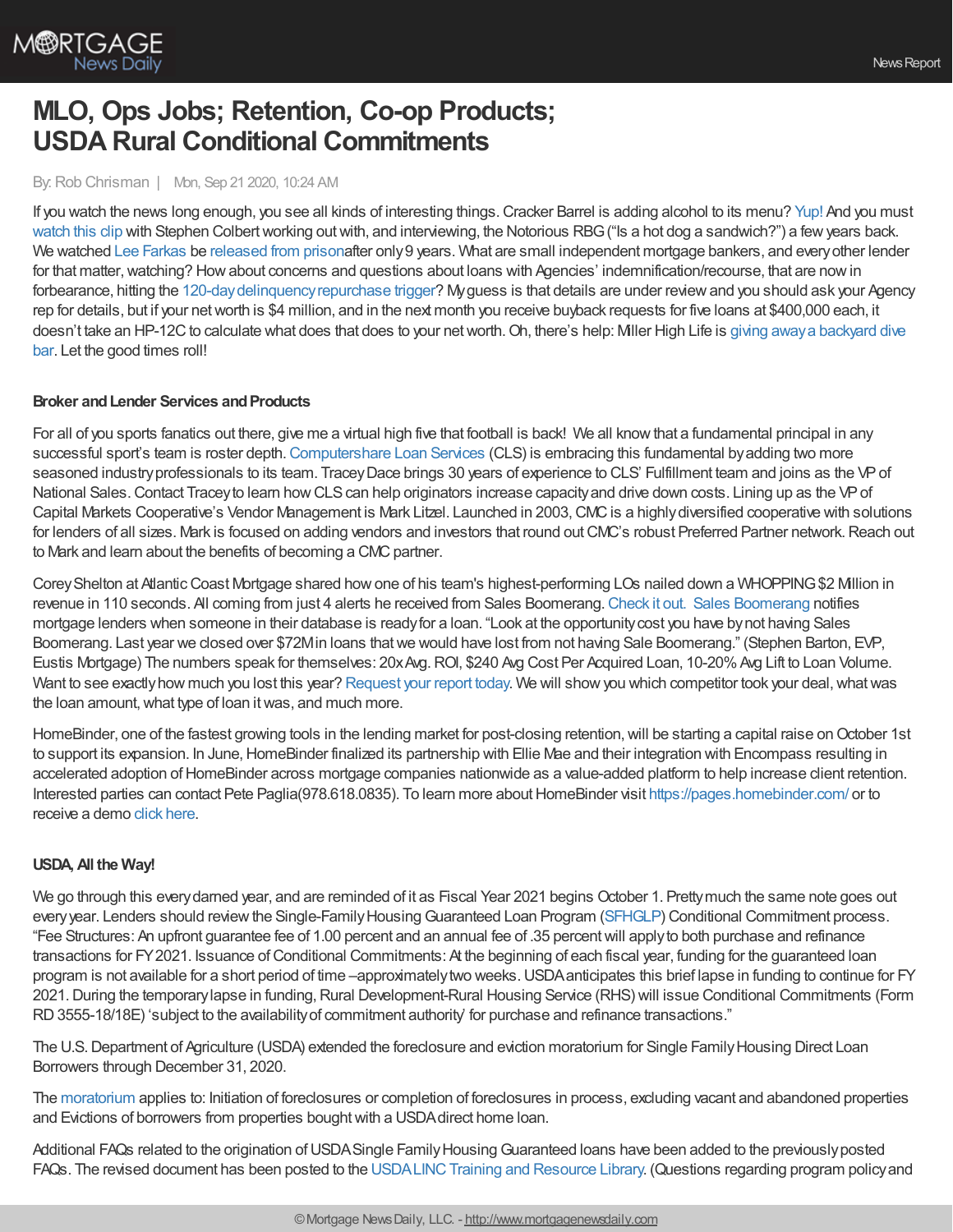## this announcement maybe emailed to the National Office Division or (202) 720-1452.)

Yes, the USDA Rural Development SFHG Program is providing [additional](https://www.rd.usda.gov/page/sfh-guaranteed-lender) guidance to support borrowers impacted by the Presidentially declared COVID-19 National Emergency. Guidance includes Moratorium Extension, Forbearance Requirements and Post Forbearance Options. Also [announced](https://www.hud.gov/sites/dfiles/OCHCO/documents/2020-28hsgml.pdf), temporaryexceptions in relation to COVID-19 Pandemic have been extended for the Single-FamilyHousing Guaranteed Loan Program. The temporaryexceptions originallyissued on March 27, 2020, pertaining to appraisals, repair inspections and income verifications for the Single-Family Housing Guaranteed Loan Program (SFHGLP) due to the COVID-19 pandemic have been extended until November 30, 2020.

There will be no change to the Submission or Underwriting process for Mountain West Financial, Inc. during the 2-week USDA unavailability of Funding for Fiscal Year 2021.

During the interim period, which starts 10/1/2020, while USDA awaits Fiscal Year 2021 funding, AmeriHome will require that the unexpired Conditional Commitment be in the Loan file prior to Loan Purchase by AmeriHome. The Conditional Commitment may be "subject to the availability of commitment authority." By the way, During recent months, AmeriHome and each of the Agencies, Fannie Mae, Freddie Mac, FHA, VA, and USDA, have published announcements providing temporarymeasures to address the impacts ofCOVID-19 (coronavirus). The Agency guides and handbooks, AUS messaging (except as otherwise noted by the respective Agency), and AmeriHome Seller Guide and program guides will not be updated to reflect these temporarypolicies.

Flagstar Bankwill continue to process, underwrite, and fund loans during the USDAlapse in funding submitted under theGuaranteed Rural Housing program, Doc. #5830 and GRH StreamlinedAssist program, Doc. #5831. Read Memo 20093 for [details.](https://www.flagstar.com/content/dam/tpo/sellers-guide/announcements/20093.pdf)

As per FHA [Mortgagee](https://www.hud.gov/sites/dfiles/OCHCO/documents/2020-28hsgml.pdf) Letter 2020-28 and the USDA-RD Single-Family Guaranteed Originations Notice, FAMC is announced updated temporaryguidance for FHAProducts:

Appraisal, WOE - Wage Earner and USDA-RD Product Appraisal and WOE.

The [PennyMacCorrespondentGroup](https://clicks.aweber.com/y/ct/?l=DmJZc&m=3iikCK3L.Q6R._Z&b=cy7ryA91srSmuBjKfi7M8g) posted newannouncements: Fannie Mae SEL 2020-05, Freddie Mac Bulletin 2020-36 and FHA Mortgagee Letter 2020-28 and 20-57: Funding for [USDARural](https://clicks.aweber.com/y/ct/?l=DmJZc&m=3ktZbPVN0Q6R._Z&b=_Q7YewvU5QYui3G4TGgpNQ) Housing 2021 Fiscal Year (FY).

### **Trainings and Events**

**M®RTGAGE** 

**News Daily** 

Blend Forward kicks off tomorrow. Learn what it takes to be able to respond to market conditions, regulatorychanges, and rising consumer expectations with swift action. Forward, Blend's virtual summit, brings together industryleaders and Blend executives and partners to unpack tactics lenders can use to master digital agility. [Reserve](https://forward.blend.com/e/m25t52/?utm_source=chrisman&utm_medium=newsletter&utm_campaign=forwardreg) your spot at the September 22-23 summit.

The Zelman and Associates 2020 Virtual [Housing](https://www.meetmax.com/sched/event_63737/conference_home.html?bank_access=0&event_id=63737) Summit begins todayat 8:15AM.

Join Insellerate on Tuesday, September 22nd for a free dynamicwebinar ["Managing](https://register.gotowebinar.com/register/5741192732930800910) The Borrower Journey". KeyTake-A-Ways include The Evolution of CRM& Marketing Automation in the mortgage industry, Data and key borrower touchpoints, Importance of telephony integration to intelligentlyengage borrowers, Mobile Innovation, and its impact on borrower engagement.

FHA has posted a new pre-recorded webinar on the Single Family Housing Archived Webinars page, providing a detailed overview of the loss mitigation policies for disaster-affected borrowers with FHA-insured mortgages whose propertyand/or place of employment is in a PDMDA.

Redwood Trust will be participation in Morgan Stanley's State Of The Housing Market [Webcast](http://www.redwoodtrust.com/newsroom/press-releases/press-release/2020/Redwood-Trust-To-Participate-In-Morgan-Stanleys-State-Of-The-Housing-Market-Webcast/default.aspx) on September 24th.

Join snapdocs on September 30th for its Leading Lender Forum [Webinar](https://snapdocs.zoom.us/webinar/register/WN_EwqskUkrQIWw3ujoxXd_4Q?). Mike Lyons, EVP of Nexsys, Jaime Kosofsky, Partner at B&K Law, and Thomas Knapp, CIO of Waterstone Mortgage will discuss What RON and investor acceptance has looked like this year, How changes this year will affect lenders in 2021 and What to expect in the mortgage industryin 2021 and beyond.

### **Capital Markets**

Last week rate sheets didn't change much, and Friday ended with UMBS30 basis roughly unchanged and the Treasury yield curve steepening slightlyduring a pullback amid the stalemate on more fiscal stimulus (the two sides are currently about \$700 billion apart). Stocks hit a six-week lowdue to tech shares as that move heaped more pressure on risk tolerance across all asset classes.

In terms of news, the Federal Reserve announced itwill release the results of its latest stress test bythe end of 2020. The Conference Board's Leading Economic Index(LEI) increased 1.2 percent in August, falling slightlyshort of expectations though the increase for August